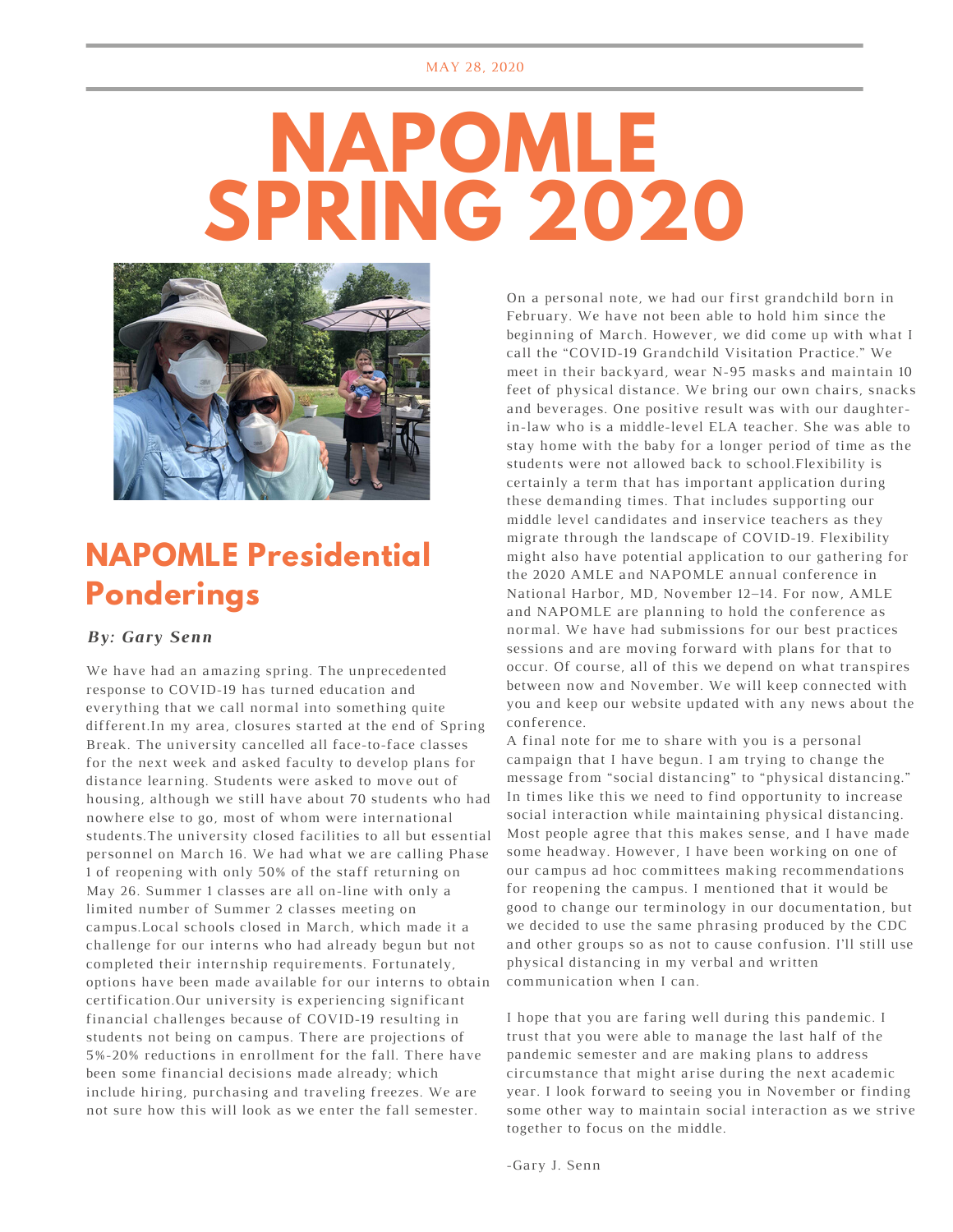#### **Lounsbury Tribute**

Greetings, In April 2020, middle level education lost one of its most ardent and influential advocates with the passing of Dr. John H. Lounsbury. John's leadership, contributions, influence, and impact on the field of middle level education cannot be understated. His passion about recognizing and providing developmentally appropriate educational practices for young adolescents was unparalleled. As co-series editors of the Handbook of Resources in Middle Level Education, Micki Caskey and I are proposing a tribute volume to honor John's lifelong contributions to the field. Our intent with this volume is to collect and publish stories, anecdotes, vignettes, or defining moments that you want to share about Dr. John Lounsbury. Your submissions may also include personal photographs. Attached please find a "Call for Submissions" with more details and guidelines. Final submissions are due August 1, 2020, with an intended publication date of October 2020. If you are interested in submitting a tribute, we would appreciate it if could let us know by June 14, 2020. Please feel free to circulate this email and the attached call for submissions to your colleagues who may be interested in contributing to the volume. Do not hesitate to contact us should you have any questions.

Thank you, Micki Caskey (caskeym@pdx.edu) Steve Mertens (smertens@ilstu.edu)



### **Call For Awards**

Please consider nominating a colleague and/or program for recognition at the AMLE conference in October. NAPOMLE has five awards that recognize the outstanding contribution made to middle level education. Here is a list of the awards:1) Outstanding Middle Level Teacher Education Program2) Outstanding Professor of Middle Level Education3) Outstanding Middle Level Teacher Education Candidate4) Honorary Professor Emeritus Award5) Outstanding CMLA ChapterThe criteria for each award is below. Please send your nominations/letters of support and a current vita (if applicable) to Leah Kahn at llkahn@sfasu.edu by September 1, 2020. If you have any questions, please contact Leah.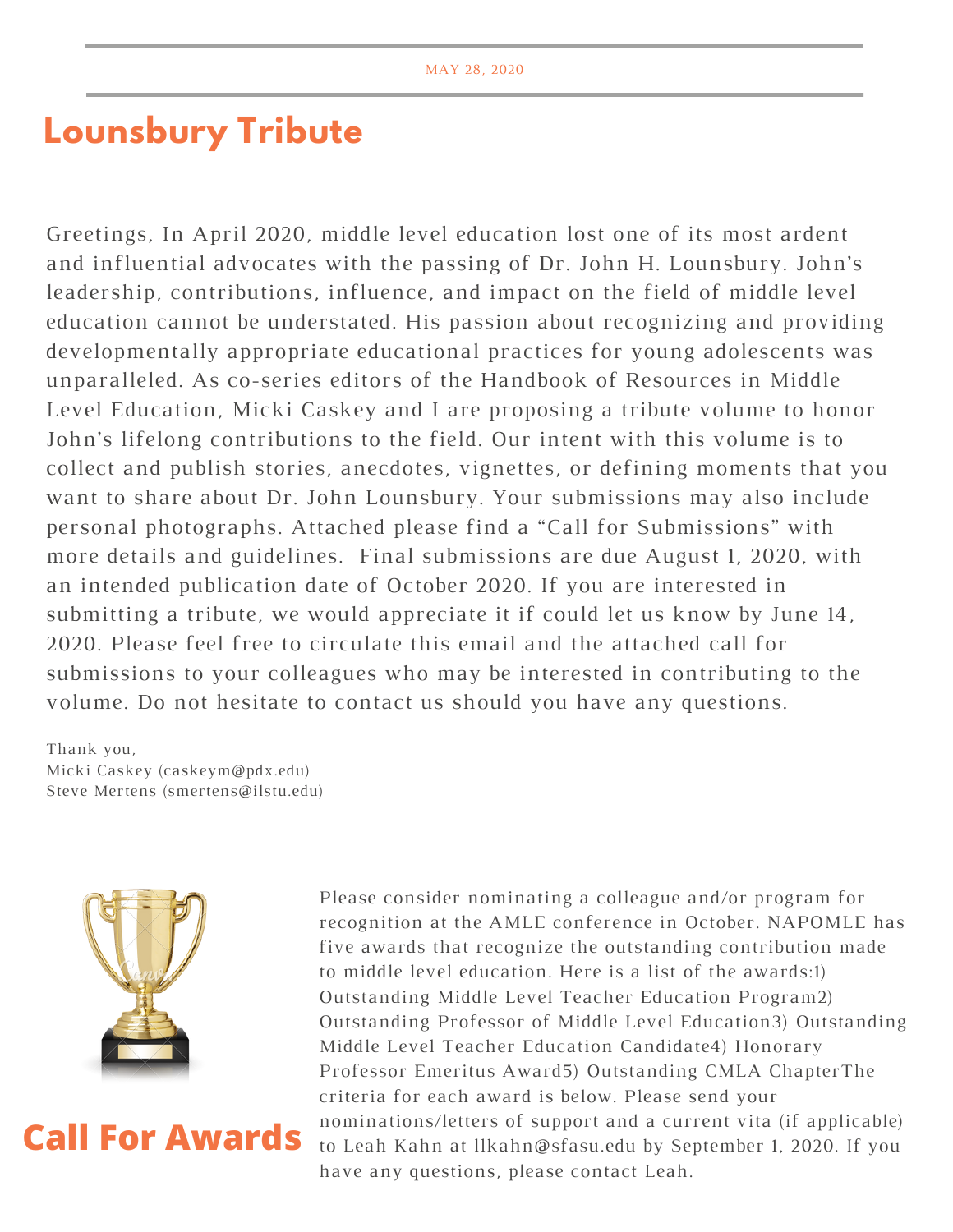## **NAPOMLE Best Practice Sessions 2020**

Improving Teacher Candidates' Content and Pedagogical Knowledge through Multi-Genre Novels Stacie Pettit, Kim Barker, and Christi Pace; Augusta University

Navigating On-Line Learning in Middle Level Teacher Preparation Programs Deborah McMurtrie, Bridget Coleman, and Gary Senn, USC Aiken; David Vawter, Winthrop University

Forming a Middle School/University Mentoring Partnership Robin Dever, Kent State University-Geauga

Online Field Experiences: Oxymoron or Opportunity? Amanda Wall Elizabeth Barrow, Shelli Casler-Failing, Taylor Norman; Georgia Southern University

Enhancing Teaching and Learning: 1:1 iPad Integration with Teacher Candidates Joanne Previts, Nancy Mizelle, and Rachel Bray; Georgia College

Movement and the brain: Trauma informed practices in physical education Rebecca Buchanan, Emory & Henry College Lauren Davis, Montana State University

Weathering and Wondering: Teaching Amid and Beyond COVID-19 Laurie Ramirez, Appalachian State University; Valerie A. Allison, Susquehanna University; Laura Haniford, University of New Mexico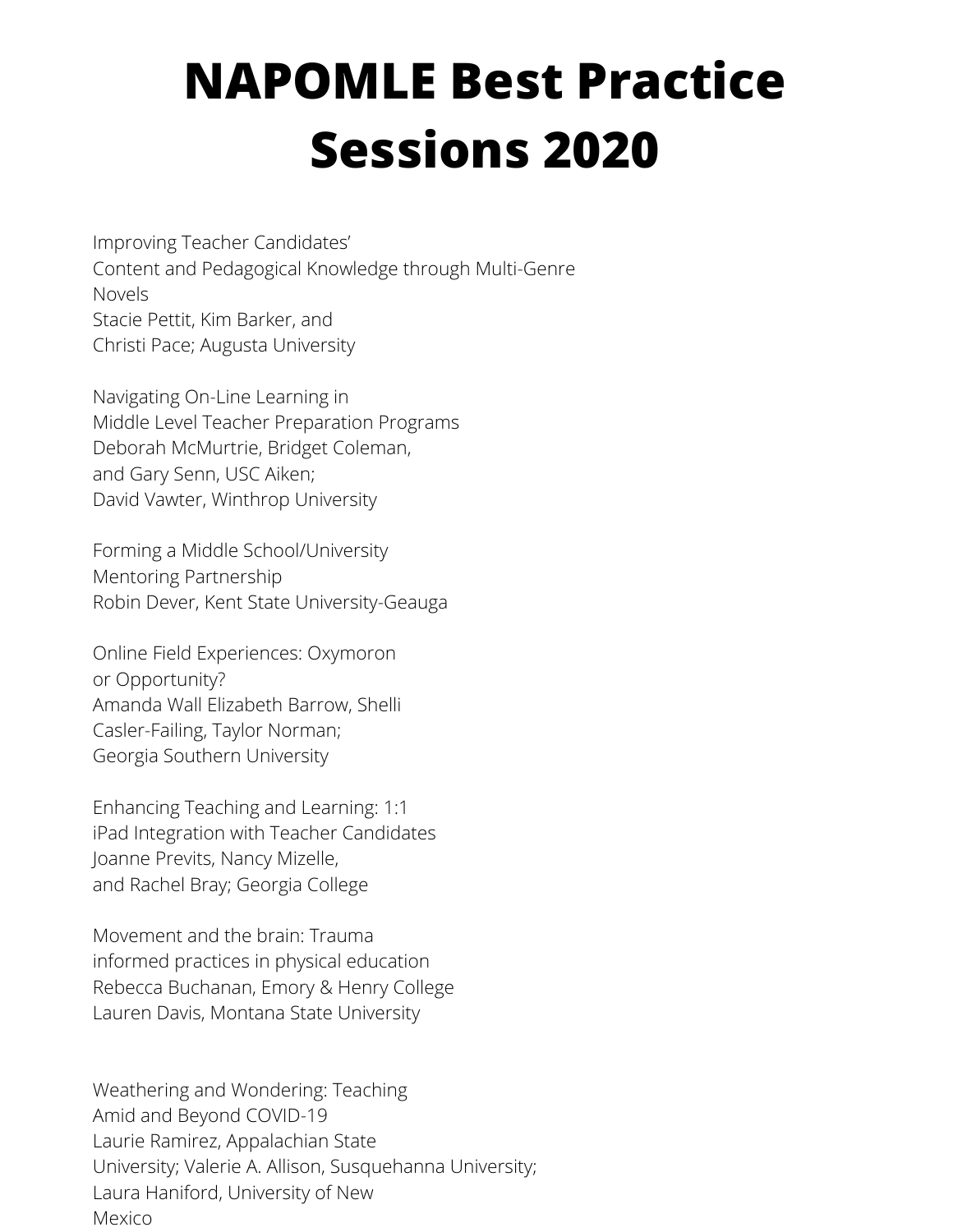Redesigning the Student Teaching Experience during the Pandemic Crisis: Opportunities for REAL Problemsolving Carol Watston, Kutztown University

Digital Literacies of My Former Preservice Teachers: Are they Being Prepared? Elizabeth B. Gound, Stephen F. Austin State University

What are Best Practice Technology Platforms? Elizabeth B. Gound, Stephen F. Austin State University

Promoting Family Communication with High Leverage Practices: Simulated Mock Conferences Christopher Weiler, Kutztown University

Creating a media-based documentary: A look at the past to inspire the future Nancy Ruppert, UNC Asheville; Amanda Wall, Georgia Southern University; Bridget Coleman, USC Aiken

Empathy and an Ethic of Care in Middle-Level Classrooms: The Threat of Social Inequality Michelle Williams, Jerry Williams, Stephen F. Austin State University